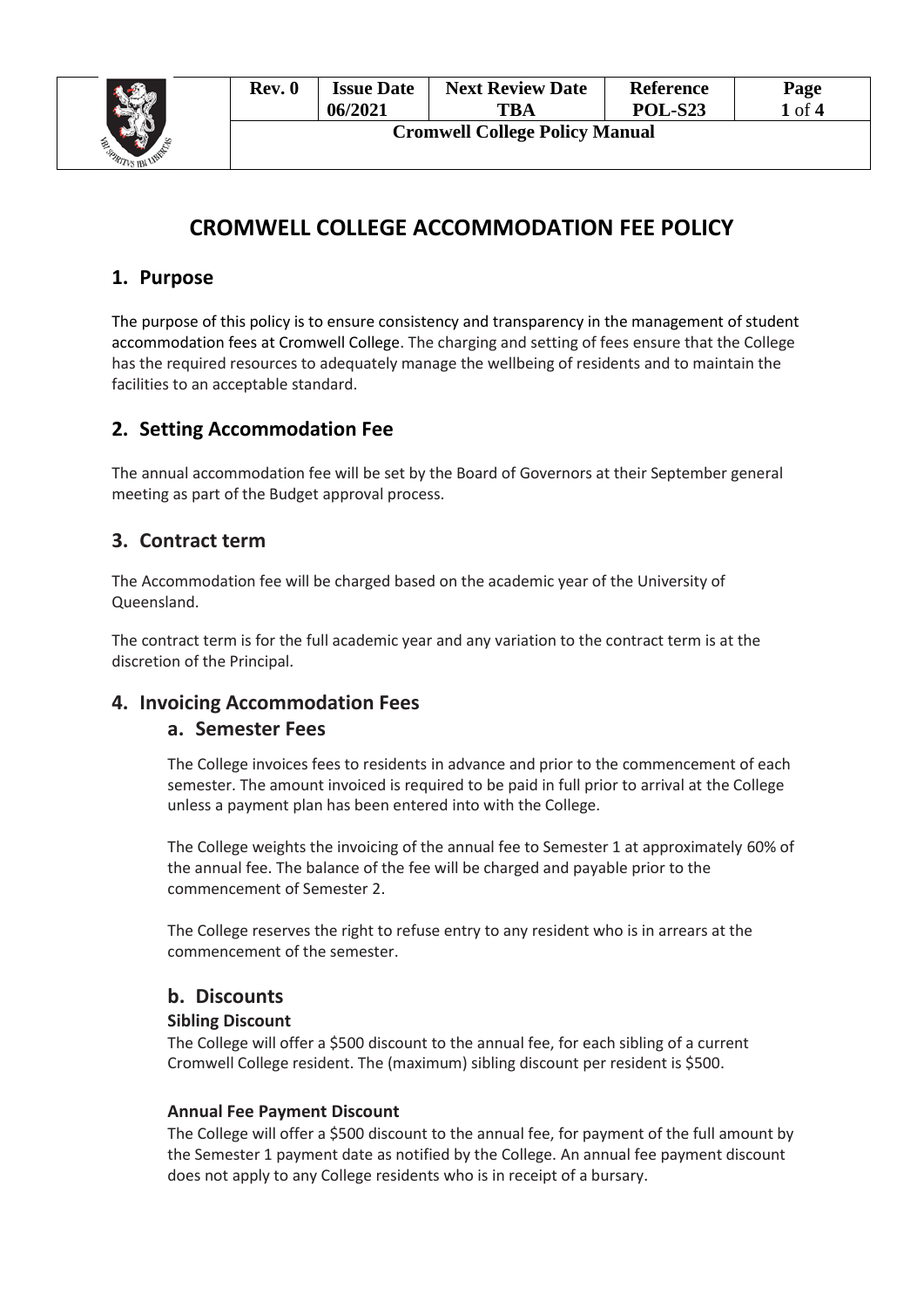

| Rev. 0                                | <b>Issue Date</b> | <b>Next Review Date</b> | <b>Reference</b> | Page     |  |  |  |
|---------------------------------------|-------------------|-------------------------|------------------|----------|--|--|--|
|                                       | 06/2021           | TBA                     | <b>POL-S23</b>   | $2$ of 4 |  |  |  |
| <b>Cromwell College Policy Manual</b> |                   |                         |                  |          |  |  |  |

## **c. Deposits**

#### **Re-enrolment Deposits**

Residents re-enrolling in Cromwell College for the next academic year, will need to confirm their intentions with the Deputy Principal and ensure the \$3,000 re-enrolment deposit is paid by the last day of the preceding academic year.

Current residents who fail to pay the deposit by the due date maybe placed on the waitlist and their enrolment subject to demand for new enrolments.

#### **Provisional Offer Deposits**

Applicants who have been made a provisional offer to attend Cromwell College will need to pay a \$1,000 deposit with in 5 business day of the date of the provisional offer.

Once the student has completed the enrolment contract the \$1,000 deposit will be credited to the student's fees.

Any variation to the deposit amount or the payment time frame is at the discretion of the Principal.

A refund of any provisional offer deposit for students who elect not to take up an offered position at Cromwell College is at the discretion of the Principal.

### **5. Withdrawal Fee**

A Withdrawal Fee of \$4,000 is payable to the College in the event that a student terminates the residency agreement prior to the end date of the agreement.

#### **6. Withdrawal from College**

The residency agreement signed by the student is for the full academic year, currently 34 weeks and the College is under no obligation to release the student or their guarantor from the residency agreement.

If the student elects to withdraw from College, the student must give 6 weeks notice in writing of their intention to terminate their residency agreement. The student will be liable to pay the withdrawal fee of \$4,000 prior to the termination of the agreement.

The student may apply to have the withdrawal fee waived due to exceptional circumstances. Such waiving of the withdrawal fee will be at the sole discretion of the Principal. The student will need to supply supporting evidence to justify the exceptional circumstances.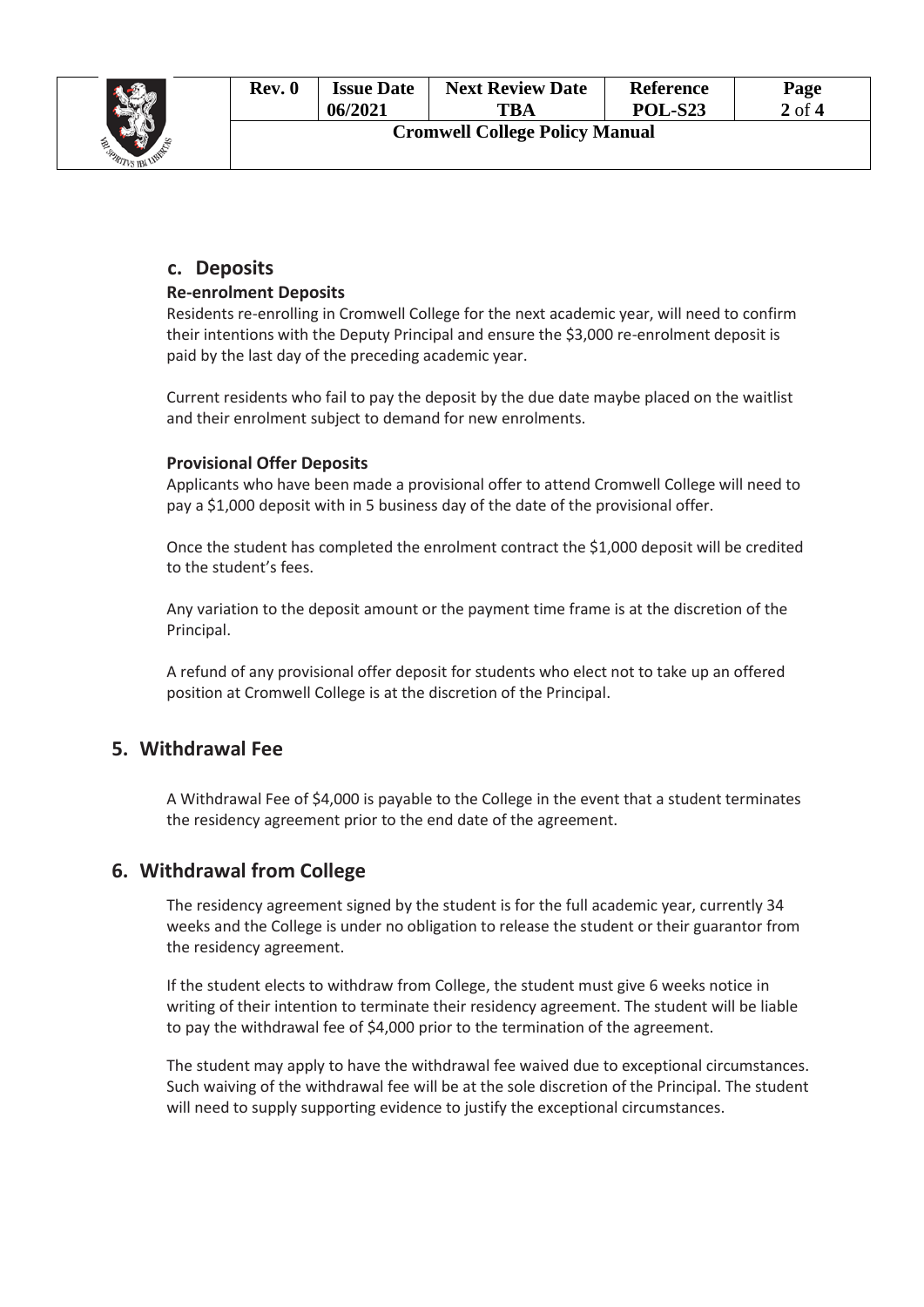

When considering a waiving the withdrawal fee, the Principal may consider such factors as the mental and physical wellbeing of the resident and whether the College has a replacement or likely to find a replacement for the vacated place.

Where the College terminates the residency agreement where in the opinion of the Principal the Student has breached the Residency Agreement, the requirements of the College's Handbook, the Student Code of Conduct, any other relevant policies, guidelines, rules or procedures, any fees and charges paid in advance for the Semester will be forfeited. The Student will not be required to pay the withdrawal fee in this instance.

## **7. Payment of Fees**

#### **Payment Options**

There are three options for residents to pay their accommodation fees,

- 1. **Annual Payment** the accommodation fee for the full academic year is paid by the Semester 1 due date. A \$500 discount is available when the annual fee is paid in advance.
- 2. **Semester Payment** Semester fees as set by the College must be paid by the start of each semester.
- 3. **Monthly Payments** the accommodation fee can be paid monthly where prior arrangement has been made with the College. The monthly payment will be direct debited from a nominated credit card and the monthly payment will incur a surcharge as determined by the College.

#### **Method of Payment**

#### **Bank Transfer**

Residents may pay their fees via bank transfer to the nominated Cromwell College bank account. Payments will be receipted on the date the transfer arrives in the Cromwell College bank account. It is the resident's responsibility to ensure that all payments are received by the due date.

#### **Credit Card payment**

Credit card payments maybe made online via the link provided by the College or made over the phone to a member of the Administration team.

To ensure the College remains PCI compliant the College will not accept credit card details via email. All emails with credit card details will be deleted.

### **7. Financial Assistance**

Cromwell College offers several bursaries through the Cromwell College Foundation to assist those families in financial need. Information on the application process can be found on the College website.

In addition, the Principal has the discretion to provide remission to the Accommodation fees on a case by case basis.